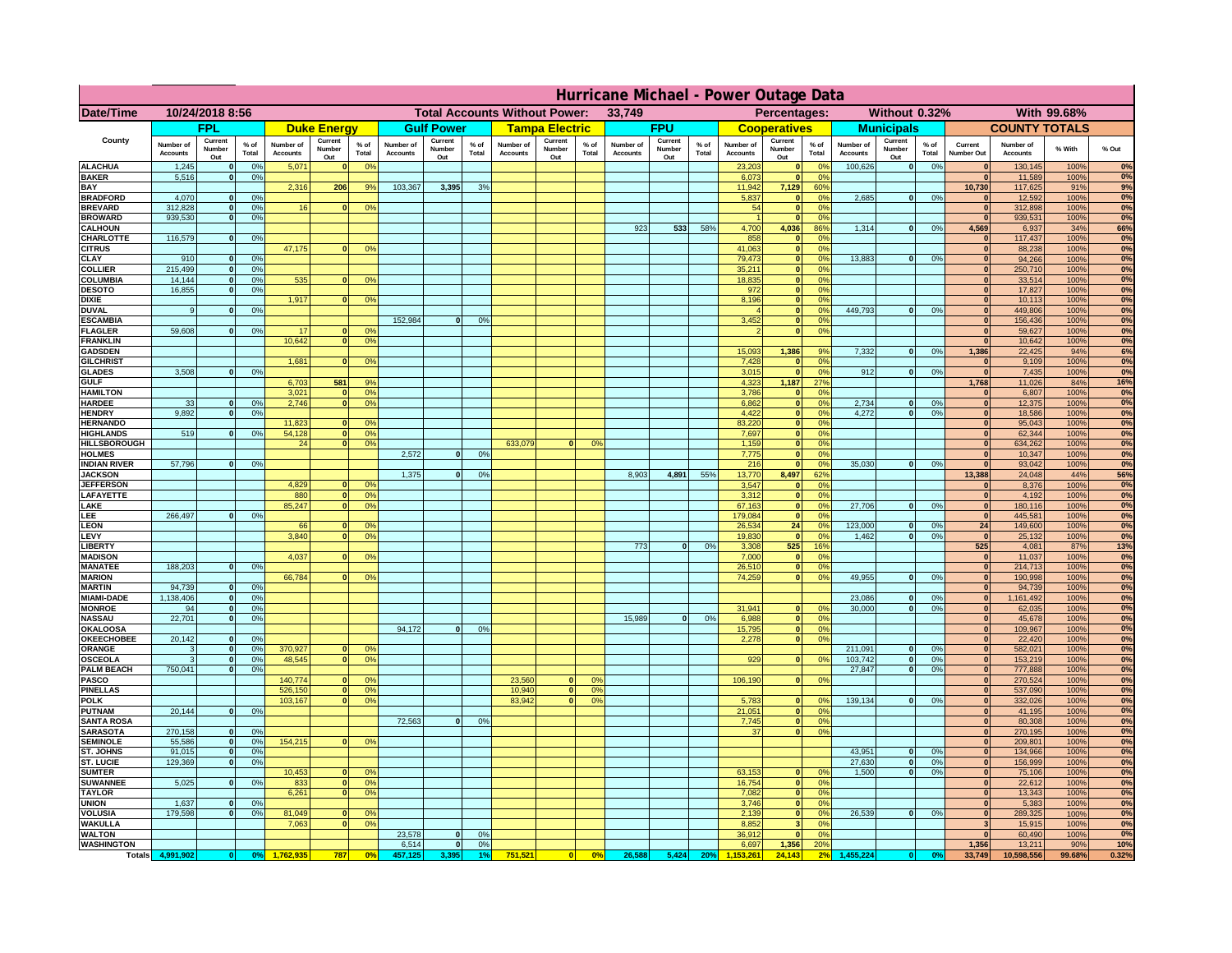# 10/24/2018 8:56 AM Hurricane Michael

| <b>Power Provider</b>                   | <b>County</b>       | <b>Number of Customers</b> | <b>Current Number Out</b> | <b>Outage Percentage</b> | <b>Estimated Restore Time</b> |
|-----------------------------------------|---------------------|----------------------------|---------------------------|--------------------------|-------------------------------|
| West Florida Electric Cooperative, Inc. | <b>JACKSON</b>      | 13,723                     | 8,450                     | 61.58%                   | >5 days                       |
| Gulf Coast Electric Cooperative, Inc.   | BAY                 | 11,942                     | 7,129                     | 59.70%                   | >5 days                       |
| Florida Public Utilities Corporation    | <b>JACKSON</b>      | 8,903                      | 4,891                     | 54.94%                   | >5 days                       |
|                                         |                     |                            |                           |                          |                               |
| West Florida Electric Cooperative, Inc. | CALHOUN             | 2,852                      | 2,347                     | 82.29%                   | >5 days                       |
| Gulf Coast Electric Cooperative, Inc.   | <b>CALHOUN</b>      | 1,848                      | 1,689                     | 91.40%                   | >5 days                       |
| <b>Gulf Power Company</b>               | BAY                 | 103,367                    | 1,419                     | 1.37%                    | $24$                          |
| Talquin Electric Cooperative, Inc.      | <b>GADSDEN</b>      | 15,093                     | 1,386                     | 9.18%                    | 72                            |
| West Florida Electric Cooperative, Inc. | <b>WASHINGTON</b>   | 4,260                      | 1,247                     | 29.27%                   | >5 days                       |
| Gulf Coast Electric Cooperative, Inc.   | <b>GULF</b>         | 4,323                      | 1,187                     | 27.46%                   | >5 days                       |
| Duke Energy                             | <b>GULF</b>         | 6,703                      | 581                       | 8.67%                    | TBD                           |
| Florida Public Utilities Corporation    | <b>CALHOUN</b>      | 923                        | 533                       | 57.75%                   | >5 days                       |
| Talquin Electric Cooperative, Inc.      | LIBERTY             | 3,308                      | 525                       | 15.87%                   | >5 days                       |
| Duke Energy                             | BAY                 | 2,316                      | 206                       | 8.89%                    | TBD                           |
|                                         |                     |                            |                           |                          |                               |
| Gulf Coast Electric Cooperative, Inc.   | <b>WASHINGTON</b>   | 2,437                      | 109                       | 4.47%                    | >5 days                       |
| Gulf Coast Electric Cooperative, Inc.   | <b>JACKSON</b>      | 47                         | 47                        | 100.00%                  | >5 days                       |
| Talquin Electric Cooperative, Inc.      | LEON                | 26,534                     | 24                        | 0.09%                    | 48                            |
| Talquin Electric Cooperative, Inc.      | <b>WAKULLA</b>      | 8,852                      | $\overline{3}$            | 0.03%                    | 24                            |
| Central Florida Electric Cooperative    | <b>ALACHUA</b>      | 875                        | $\mathbf 0$               | 0.00%                    | TBD                           |
| Central Florida Electric Cooperative    | <b>DIXIE</b>        | 7,595                      | $\mathbf 0$               | 0.00%                    | TBD                           |
| Central Florida Electric Cooperative    | <b>GILCHRIST</b>    | 7,424                      | $\mathbf 0$               | 0.00%                    | Restored                      |
| Central Florida Electric Cooperative    | LAFAYETTE           | 9                          | $\mathbf 0$               | 0.00%                    | TBD                           |
| Central Florida Electric Cooperative    | LEVY                | 17,513                     | $\pmb{0}$                 | 0.00%                    | Restored                      |
|                                         |                     | 9                          | $\mathbf 0$               |                          | TBD                           |
| Central Florida Electric Cooperative    | <b>MARION</b>       |                            |                           | 0.00%                    |                               |
| Chattahoochee Electric                  | GADSDEN             | 1,173                      | $\mathbf 0$               | 0.00%                    | Restored                      |
| Choctawhatchee Electric Cooperative     | <b>HOLMES</b>       | 293                        | $\mathbf{0}$              | 0.00%                    | Restored                      |
| Choctawhatchee Electric Cooperative     | <b>OKALOOSA</b>     | 15,795                     | $\mathbf 0$               | 0.00%                    | Restored                      |
| Choctawhatchee Electric Cooperative     | <b>SANTA ROSA</b>   | 201                        | $\mathbf 0$               | 0.00%                    | Restored                      |
| Choctawhatchee Electric Cooperative     | <b>WALTON</b>       | 36,812                     | $\mathbf 0$               | 0.00%                    | Restored                      |
| City of Alachua                         | <b>ALACHUA</b>      | 4,426                      | $\mathbf 0$               | 0.00%                    | TBD                           |
| City of Bartow                          | <b>POLK</b>         | 11,790                     | $\pmb{0}$                 | 0.00%                    | TBD                           |
| City of Blountstown                     | <b>CALHOUN</b>      | 1,314                      | $\mathbf 0$               | 0.00%                    | Restored                      |
|                                         |                     |                            | $\mathbf 0$               |                          |                               |
| City of Bushnell                        | <b>SUMTER</b>       | 1,500                      |                           | 0.00%                    | <b>TBD</b>                    |
| City of Clewiston                       | <b>HENDRY</b>       | 4,272                      | $\mathbf{0}$              | 0.00%                    | <b>TBD</b>                    |
| City of Fort Meade                      | <b>POLK</b>         | 2,379                      | $\pmb{0}$                 | 0.00%                    | TBD                           |
| City of Havana                          | <b>GADSDEN</b>      | 1,391                      | $\mathbf 0$               | 0.00%                    | Restored                      |
| City of Leesburg                        | LAKE                | 22,000                     | 0                         | 0.00%                    | TBD                           |
| City of Moore Haven                     | <b>GLADES</b>       | 912                        | $\mathbf 0$               | 0.00%                    | TBD                           |
| City of Mount Dora                      | LAKE                | 5,706                      | $\pmb{0}$                 | 0.00%                    | TBD                           |
| City of Newberry                        | <b>ALACHUA</b>      | 1,727                      | $\mathbf 0$               | 0.00%                    | TBD                           |
| City of Quincy                          | GADSDEN             | 4,768                      | 0                         | 0.00%                    | Restored                      |
| City of Starke                          | <b>BRADFORD</b>     | 2,685                      | $\mathbf 0$               | 0.00%                    | TBD                           |
|                                         |                     |                            | $\pmb{0}$                 |                          |                               |
| City of Tallahassee                     | LEON                | 123,000                    |                           | 0.00%                    | Restored                      |
| City of Vero Beach                      | <b>INDIAN RIVER</b> | 35,030                     | $\mathbf 0$               | 0.00%                    | TBD                           |
| City of Wauchula                        | HARDEE              | 2,734                      | 0                         | 0.00%                    | <b>TBD</b>                    |
| City of Williston                       | LEVY                | 1,462                      | $\mathbf{0}$              | 0.00%                    | <b>TBD</b>                    |
| City of Winter Park                     | ORANGE              | 13,941                     | 0                         | 0.00%                    | <b>TBD</b>                    |
| Clay Electric Cooperative               | <b>ALACHUA</b>      | 22,328                     | $\pmb{0}$                 | 0.00%                    | TBD                           |
| Clay Electric Cooperative               | <b>BAKER</b>        | 2,476                      | 0                         | 0.00%                    | <b>TBD</b>                    |
| Clay Electric Cooperative               | <b>BRADFORD</b>     | 5,837                      | $\mathbf 0$               | 0.00%                    | <b>TBD</b>                    |
| Clay Electric Cooperative               | <b>CLAY</b>         | 79,473                     | $\pmb{0}$                 | 0.00%                    | <b>TBD</b>                    |
| Clay Electric Cooperative               | COLUMBIA            | 16,922                     | $\pmb{0}$                 | 0.00%                    | <b>TBD</b>                    |
|                                         |                     |                            |                           |                          |                               |
| Clay Electric Cooperative               | <b>DUVAL</b>        | 4                          | 0                         | 0.00%                    | <b>TBD</b>                    |
| Clay Electric Cooperative               | <b>FLAGLER</b>      | $\overline{2}$             | $\mathbf 0$               | 0.00%                    | <b>TBD</b>                    |
| Clay Electric Cooperative               | <b>GILCHRIST</b>    | $\overline{4}$             | $\pmb{0}$                 | 0.00%                    | <b>TBD</b>                    |
| Clay Electric Cooperative               | LAKE                | 2,239                      | $\pmb{0}$                 | 0.00%                    | TBD                           |
| Clay Electric Cooperative               | LEVY                | 712                        | $\pmb{0}$                 | 0.00%                    | TBD                           |
| Clay Electric Cooperative               | <b>MARION</b>       | 16,301                     | $\pmb{0}$                 | 0.00%                    | <b>TBD</b>                    |
| Clay Electric Cooperative               | PUTNAM              | 21,051                     | $\pmb{0}$                 | 0.00%                    | <b>TBD</b>                    |
| Clay Electric Cooperative               | SUWANNEE            | 5                          | $\pmb{0}$                 | 0.00%                    | <b>TBD</b>                    |
| Clay Electric Cooperative               | <b>UNION</b>        | 3,746                      | $\pmb{0}$                 | 0.00%                    | <b>TBD</b>                    |
|                                         |                     |                            |                           |                          |                               |
| Clay Electric Cooperative               | <b>VOLUSIA</b>      | 2,139                      | $\pmb{0}$                 | 0.00%                    | <b>TBD</b>                    |
| Duke Energy                             | <b>ALACHUA</b>      | 5,071                      | $\pmb{0}$                 | 0.00%                    | Restored                      |
| <b>Duke Energy</b>                      | <b>BREVARD</b>      | 16                         | $\pmb{0}$                 | 0.00%                    | Restored                      |
| Duke Energy                             | <b>CITRUS</b>       | 47,175                     | $\pmb{0}$                 | 0.00%                    | Restored                      |
| <b>Duke Energy</b>                      | COLUMBIA            | 535                        | $\pmb{0}$                 | 0.00%                    | Restored                      |
| Duke Energy                             | <b>DIXIE</b>        | 1,917                      | 0                         | 0.00%                    | Restored                      |
| Duke Energy                             | <b>FLAGLER</b>      | 17                         | $\pmb{0}$                 | 0.00%                    | Restored                      |
| Duke Energy                             | <b>FRANKLIN</b>     | 10,642                     | 0                         | 0.00%                    | Restored                      |
| Duke Energy                             | <b>GILCHRIST</b>    | 1,681                      | $\pmb{0}$                 | 0.00%                    | Restored                      |
|                                         |                     |                            |                           |                          |                               |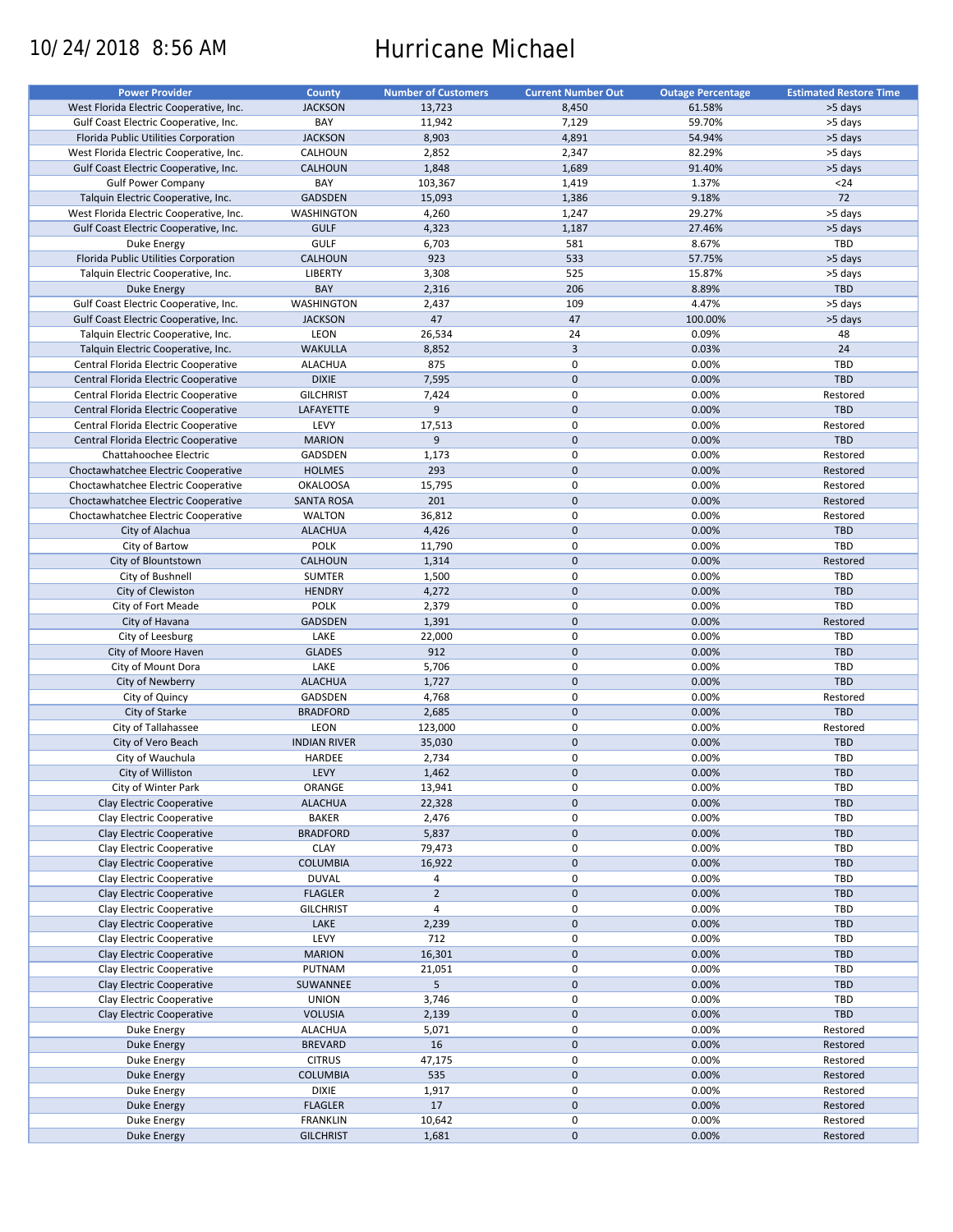## 10/24/2018 8:56 AM Hurricane Michael

| Duke Energy                                        | <b>HAMILTON</b>     | 3,021       | 0            | 0.00% | Restored   |
|----------------------------------------------------|---------------------|-------------|--------------|-------|------------|
|                                                    |                     |             |              |       |            |
| <b>Duke Energy</b>                                 | HARDEE              | 2,746       | $\mathbf{0}$ | 0.00% | Restored   |
| Duke Energy                                        | <b>HERNANDO</b>     | 11,823      | 0            | 0.00% | Restored   |
| Duke Energy                                        | <b>HIGHLANDS</b>    | 54,128      | $\mathbf 0$  | 0.00% | Restored   |
| <b>Duke Energy</b>                                 | HILLSBOROUGH        | 24          | 0            | 0.00% | Restored   |
| Duke Energy                                        | <b>JEFFERSON</b>    | 4,829       | $\mathbf 0$  | 0.00% | Restored   |
|                                                    |                     |             |              |       |            |
| Duke Energy                                        | LAFAYETTE           | 880         | 0            | 0.00% | Restored   |
| <b>Duke Energy</b>                                 | LAKE                | 85,247      | $\mathbf 0$  | 0.00% | Restored   |
| <b>Duke Energy</b>                                 | LEON                | 66          | $\mathsf 0$  | 0.00% | Restored   |
| <b>Duke Energy</b>                                 | LEVY                | 3,840       | $\mathbf 0$  | 0.00% | Restored   |
|                                                    | <b>MADISON</b>      | 4,037       | 0            | 0.00% | Restored   |
| Duke Energy                                        |                     |             |              |       |            |
| <b>Duke Energy</b>                                 | <b>MARION</b>       | 66,784      | $\mathbf 0$  | 0.00% | Restored   |
| Duke Energy                                        | ORANGE              | 370,927     | 0            | 0.00% | Restored   |
| <b>Duke Energy</b>                                 | <b>OSCEOLA</b>      | 48,545      | $\mathbf 0$  | 0.00% | Restored   |
| Duke Energy                                        | PASCO               | 140,774     | 0            | 0.00% | Restored   |
|                                                    | <b>PINELLAS</b>     | 526,150     | $\mathbf 0$  | 0.00% | Restored   |
| <b>Duke Energy</b>                                 |                     |             |              |       |            |
| <b>Duke Energy</b>                                 | <b>POLK</b>         | 103,167     | $\mathbf 0$  | 0.00% | Restored   |
| <b>Duke Energy</b>                                 | SEMINOLE            | 154,215     | $\mathbf 0$  | 0.00% | Restored   |
| Duke Energy                                        | <b>SUMTER</b>       | 10,453      | 0            | 0.00% | Restored   |
| Duke Energy                                        | SUWANNEE            | 833         | $\mathbf 0$  | 0.00% | Restored   |
|                                                    | <b>TAYLOR</b>       | 6,261       | $\mathsf 0$  | 0.00% | Restored   |
| Duke Energy                                        |                     |             |              |       |            |
| <b>Duke Energy</b>                                 | <b>VOLUSIA</b>      | 81,049      | $\mathbf 0$  | 0.00% | Restored   |
| Duke Energy                                        | WAKULLA             | 7,063       | 0            | 0.00% | Restored   |
| Escambia River Electric Cooperative, Inc.          | <b>ESCAMBIA</b>     | 3,452       | $\mathbf 0$  | 0.00% | TBD        |
| Escambia River Electric Cooperative, Inc.          | <b>SANTA ROSA</b>   | 7,544       | $\mathsf 0$  | 0.00% | TBD        |
| Florida Keys Electric Cooperative                  | <b>MONROE</b>       | 31,941      | $\mathbf 0$  | 0.00% | TBD        |
|                                                    |                     |             |              |       |            |
| Florida Power and Light Company                    | <b>ALACHUA</b>      | 1,245       | 0            | 0.00% | TBD        |
| Florida Power and Light Company                    | <b>BAKER</b>        | 5,516       | $\mathbf 0$  | 0.00% | TBD        |
| Florida Power and Light Company                    | <b>BRADFORD</b>     | 4,070       | $\mathsf 0$  | 0.00% | TBD        |
| Florida Power and Light Company                    | <b>BREVARD</b>      | 312,828     | 0            | 0.00% | TBD        |
|                                                    |                     |             | 0            |       |            |
| Florida Power and Light Company                    | <b>BROWARD</b>      | 939,530     |              | 0.00% | TBD        |
| Florida Power and Light Company                    | <b>CHARLOTTE</b>    | 116,579     | $\mathbf 0$  | 0.00% | <b>TBD</b> |
| Florida Power and Light Company                    | <b>CLAY</b>         | 910         | $\mathsf 0$  | 0.00% | TBD        |
| Florida Power and Light Company                    | <b>COLLIER</b>      | 215,499     | 0            | 0.00% | <b>TBD</b> |
| Florida Power and Light Company                    | COLUMBIA            | 14,144      | 0            | 0.00% | TBD        |
|                                                    |                     |             | $\mathbf 0$  |       |            |
| Florida Power and Light Company                    | <b>DESOTO</b>       | 16,855      |              | 0.00% | TBD        |
| Florida Power and Light Company                    | <b>DUVAL</b>        | 9           | $\mathbf 0$  | 0.00% | TBD        |
| Florida Power and Light Company                    | <b>FLAGLER</b>      | 59,608      | $\pmb{0}$    | 0.00% | TBD        |
| Florida Power and Light Company                    | <b>GLADES</b>       | 3,508       | 0            | 0.00% | TBD        |
| Florida Power and Light Company                    | HARDEE              | 33          | $\mathbf 0$  | 0.00% | TBD        |
| Florida Power and Light Company                    |                     |             | $\mathbf 0$  |       |            |
|                                                    | <b>HENDRY</b>       | 9,892       |              | 0.00% | TBD        |
| Florida Power and Light Company                    | <b>HIGHLANDS</b>    | 519         | $\mathbf 0$  | 0.00% | TBD        |
| Florida Power and Light Company                    | <b>INDIAN RIVER</b> | 57,796      | 0            | 0.00% | TBD        |
| Florida Power and Light Company                    | LEE                 | 266,497     | $\mathbf 0$  | 0.00% | TBD        |
| Florida Power and Light Company                    | MANATEE             | 188,203     | $\mathsf 0$  | 0.00% | TBD        |
|                                                    |                     |             | $\Omega$     |       |            |
| Florida Power and Light Company                    | <b>MARTIN</b>       | 94,739      |              | 0.00% | <b>TBD</b> |
| Florida Power and Light Company                    | MIAMI-DADE          | 1,138,406   | 0            | 0.00% | TBD        |
| Florida Power and Light Company                    | <b>MONROE</b>       | 94          | $\mathbf 0$  | 0.00% | TBD        |
| Florida Power and Light Company                    | NASSAU              | 22,701      | 0            | 0.00% | TBD        |
| Florida Power and Light Company                    | <b>OKEECHOBEE</b>   | 20,142      | $\mathbf 0$  | 0.00% | TBD        |
|                                                    |                     |             | 0            |       | TBD        |
| Florida Power and Light Company                    | ORANGE              | 3           |              | 0.00% |            |
| Florida Power and Light Company                    | <b>OSCEOLA</b>      | $\mathsf 3$ | $\mathbf 0$  | 0.00% | TBD        |
| Florida Power and Light Company                    | PALM BEACH          | 750,041     | 0            | 0.00% | TBD        |
| Florida Power and Light Company                    | PUTNAM              | 20,144      | $\mathbf 0$  | 0.00% | TBD        |
| Florida Power and Light Company                    | SARASOTA            | 270,158     | 0            | 0.00% | TBD        |
|                                                    |                     |             |              |       |            |
| Florida Power and Light Company                    | SEMINOLE            | 55,586      | $\mathbf 0$  | 0.00% | TBD        |
| Florida Power and Light Company                    | ST. JOHNS           | 91,015      | 0            | 0.00% | TBD        |
| Florida Power and Light Company                    | ST. LUCIE           | 129,369     | $\mathbf 0$  | 0.00% | TBD        |
| Florida Power and Light Company                    | SUWANNEE            | 5,025       | 0            | 0.00% | TBD        |
| Florida Power and Light Company                    | <b>UNION</b>        | 1,637       | $\mathbf 0$  | 0.00% | TBD        |
|                                                    |                     |             |              |       |            |
| Florida Power and Light Company                    | VOLUSIA             | 179,598     | 0            | 0.00% | TBD        |
| Florida Public Utilities Corporation               | <b>LIBERTY</b>      | 773         | $\mathbf 0$  | 0.00% | >5 days    |
| Florida Public Utilities Corporation               | NASSAU              | 15,989      | 0            | 0.00% | Restored   |
| Fort Pierce Utilities Authority                    | <b>ST. LUCIE</b>    | 27,630      | $\mathbf 0$  | 0.00% | TBD        |
| Gainesville (Gainesville Regional Utilities - GRU) | <b>ALACHUA</b>      | 94,473      | 0            | 0.00% | TBD        |
|                                                    |                     |             |              |       |            |
| Glades Electric Cooperative, Inc.                  | <b>GLADES</b>       | 3,015       | $\mathbf 0$  | 0.00% | TBD        |
| Glades Electric Cooperative, Inc.                  | HARDEE              | 0           | 0            |       | TBD        |
| Glades Electric Cooperative, Inc.                  | <b>HENDRY</b>       | 3,530       | 0            | 0.00% | TBD        |
| Glades Electric Cooperative, Inc.                  | <b>HIGHLANDS</b>    | 7,321       | 0            | 0.00% | TBD        |
| Glades Electric Cooperative, Inc.                  | OKEECHOBEE          | 2,278       | $\mathbf 0$  | 0.00% | TBD        |
|                                                    |                     |             |              |       |            |